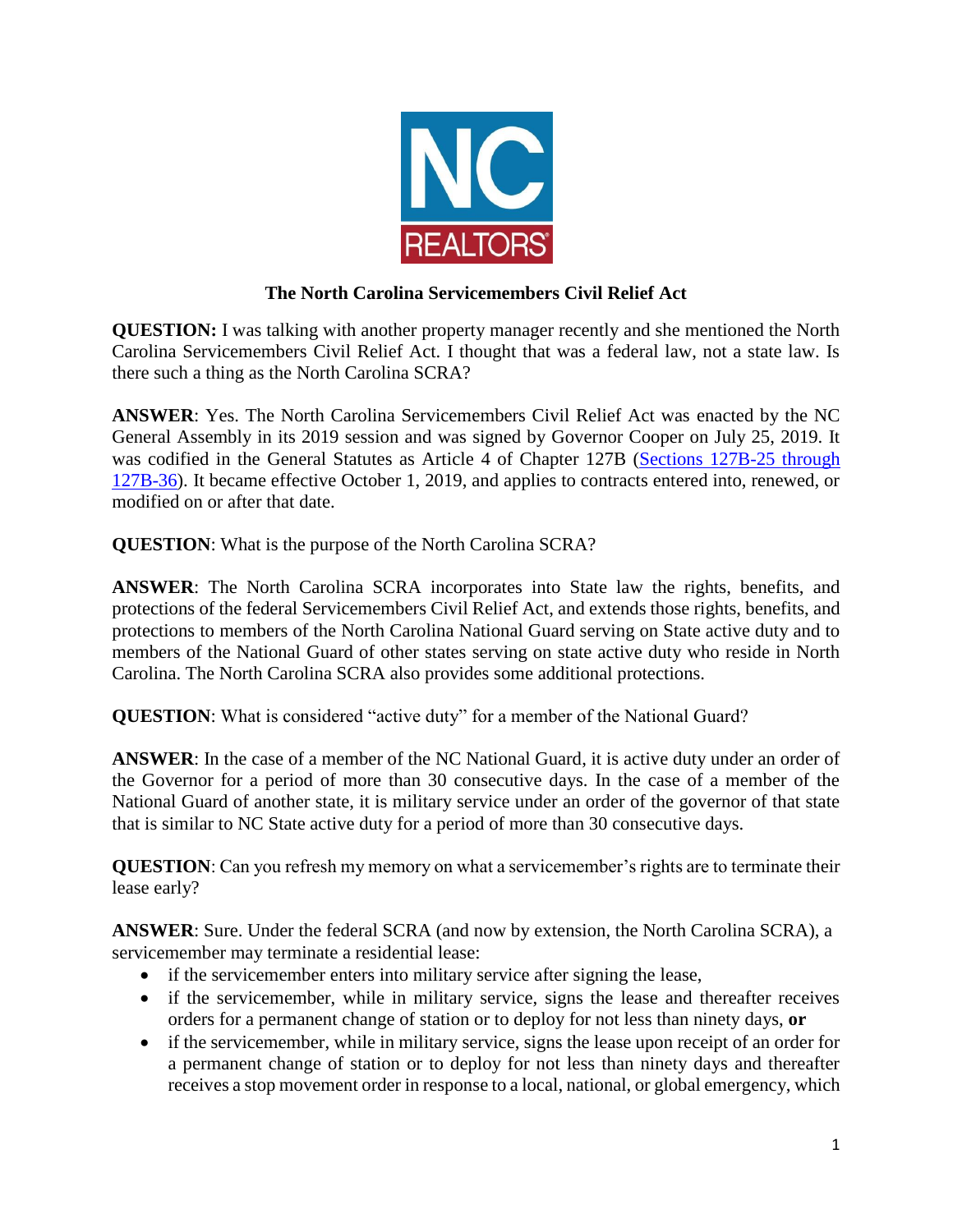prevents the servicemember or the servicemember's dependents from occupying the premises leased.

**QUESTION**: If a servicemember's spouse is also named on the lease, do they remain obligated by the lease?

**ANSWER**: No. A servicemember's termination of a lease under the federal SCRA also terminates any obligation a dependent of the servicemember may have under the lease.

**QUESTION**: How does a servicemember terminate the lease, and when does the termination become effective?

**ANSWER**: Termination of a lease is accomplished by delivery of written notice of termination and a copy of the servicemember's military orders to the landlord or the landlord's agent. For leases that provide for monthly payment of rent, a termination based on receipt of permanent change of station orders or an order to deploy for ninety days or more is effective thirty days after the first date on which the next rental payment is due after the notice has been delivered. A termination based on receipt of a stop movement order is effective when proper notice has been delivered.

**QUESTION**: Isn't there also a North Carolina statute that gives a servicemember rights to terminate their lease early?

**ANSWER**: Good question. NCGS Section 42-45 *used* to give any member of the armed forces the right to terminate their lease early under certain circumstances. The circumstances under which the lease could be terminated early under the State law, and the effect of an early termination, were slightly different than a servicemembers rights under the federal SCRA, which was confusing. When the North Carolina SCRA was enacted, NCGS 42-45 was amended to remove any reference to members of the armed forces. The effect of that change is that a servicemember's rights to terminate their lease early are now the same under both federal and State law.

**QUESTION**: So if servicemembers aren't covered under NCGS 42-45 anymore, who is?

**ANSWER**: Military technicians. A military technician is a federal civilian employee who holds dual status as a member of the Army Reserve. The term "military technician" is defined in section 10216 of Title 10 of the United States Code.

**QUESTION**: Please also remind me what a servicemembers rights are to delay an eviction.

**ANSWER**: Sure. The federal SCRA (and now by extension, the North Carolina SCRA) provides for the temporary suspension of civil judicial and administrative proceedings, including evictions, that may adversely affect the rights of servicemembers during their military service. The SCRA requires the plaintiff in every civil action where the defendant has not made an appearance in the case to file a Declaration declaring whether or not the defendant is in military service. The form is called the "Servicemembers Civil Relief Act Declaration" (form AOC-G-250).

**QUESTION:** How do I prove whether or not a tenant in an eviction action is in military service?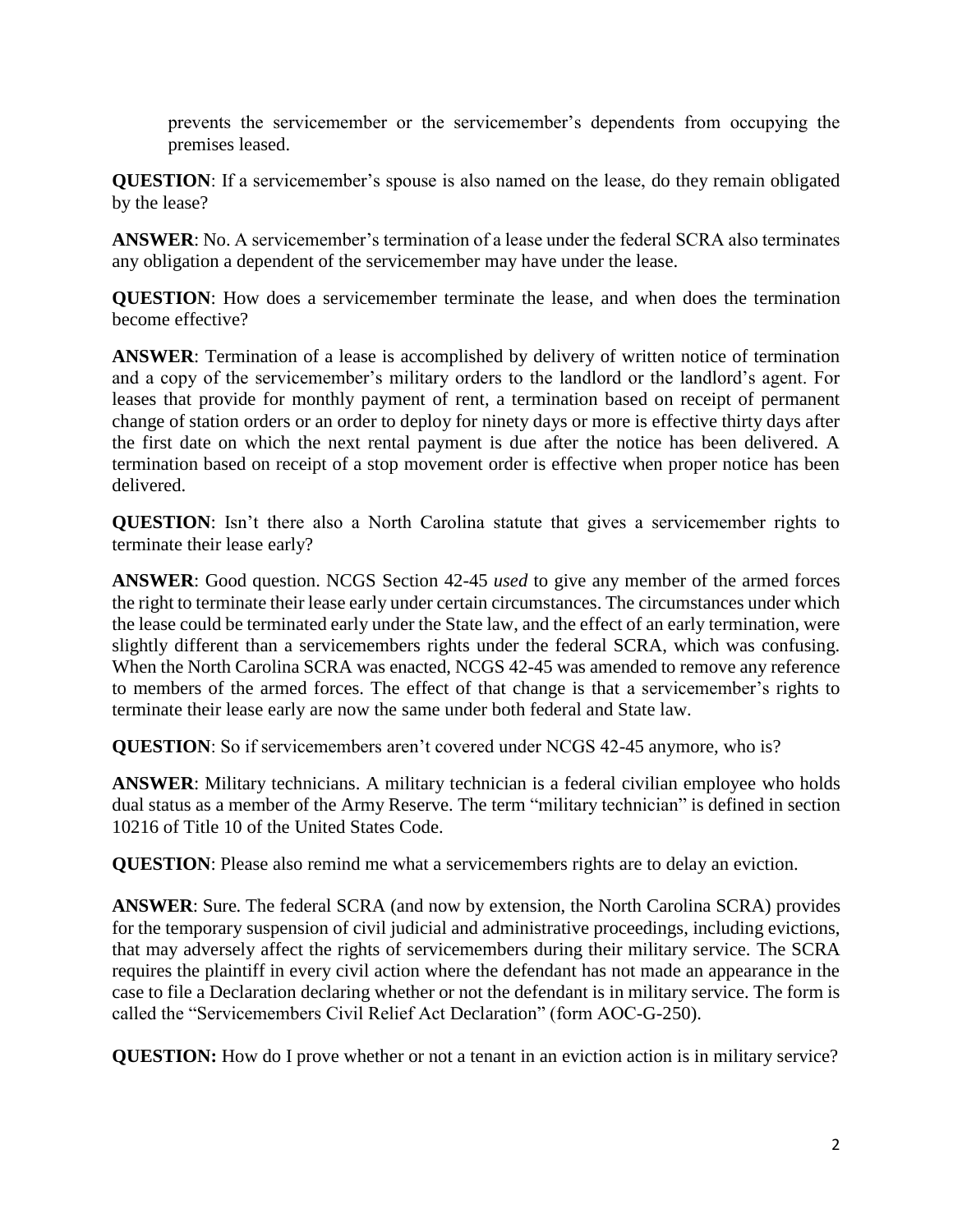**ANSWER**: The best evidence of the tenant's status as to whether he or she is in military service is to obtain a "Status Report" on a Department of Defense website at: [https://scra.dmdc.osd.mil/scra/.](https://scra.dmdc.osd.mil/scra/) Click on "Single Record Request," set up an account, insert the tenant's name and social security number, and you will get a "Status Report" certifying the tenant's active duty status as of the date of the request. A copy of the Status Report should be printed and attached it to the Declaration.

**QUESTION**: What if I don't have the tenant's social security number?

**ANSWER**: If the tenant's social security number is not available, there is a place in the Declaration for facts supporting the complainant's statement that the tenant is not in the military. Whether a magistrate will find the explanation sufficient will depend on the magistrate and the particular facts. It should be carefully noted that paragraph 5 on the back of the Declaration form states that knowingly making a false statement made can result in fines or imprisonment for up to one year. NC REALTORS® has a Military Status Addendum (Form 436-T) that a tenant can sign confirming that they are *not* in military service and agreeing to promptly notify the landlord if they enter military service after the addendum is signed. If signed, this form may be used as evidence supporting the complainant's statement that the tenant is not in the military. Again, whether or not this will be considered sufficient evidence would be up to the particular magistrate.

Note carefully that paragraph 5 on the back of the Declaration form states that knowingly making a false statement made can result in fines or imprisonment for up to one year.

**QUESTION**: So what happens if the tenant is in military service and doesn't make an appearance in the case?

**ANSWER**: In that case, the court may not enter judgment until after the court appoints an attorney to represent the servicemember. If the court determines that there may be a defense to the action that cannot be presented without the presence of the servicemember, or the appointed attorney can't contact the servicemember or otherwise determine if the servicemember has a defense to the action, the court must grant a stay of the proceedings for a minimum of 90 days.

**QUESTION**: What if it's not clear whether the tenant is in military service?

**ANSWER**: If, based upon the Declaration, the magistrate is unable to determine whether the tenant is in military service, the magistrate may require the plaintiff to file a bond in an amount approved by the magistrate. If the defendant is later found to be in military service, the bond shall be available to indemnify the tenant against any loss or damage he or she may suffer by reason of any judgment for the plaintiff should the judgment be set aside in whole or in part.

**QUESTION**: Can a servicemember waive their SCRA rights?

**ANSWER**: Yes. The SCRA provides that a servicemember can waive his or her rights under the SCRA if the waiver is made during the period of his or her military service. NC REALTORS® has a Waiver of Rights Relating to Rental Contract (Form 435-T) that may be signed by a servicemember to waive his or her SCRA rights at the time he or she enters into a lease agreement. Assuming that the court determines that the waiver was knowingly and voluntarily signed by the